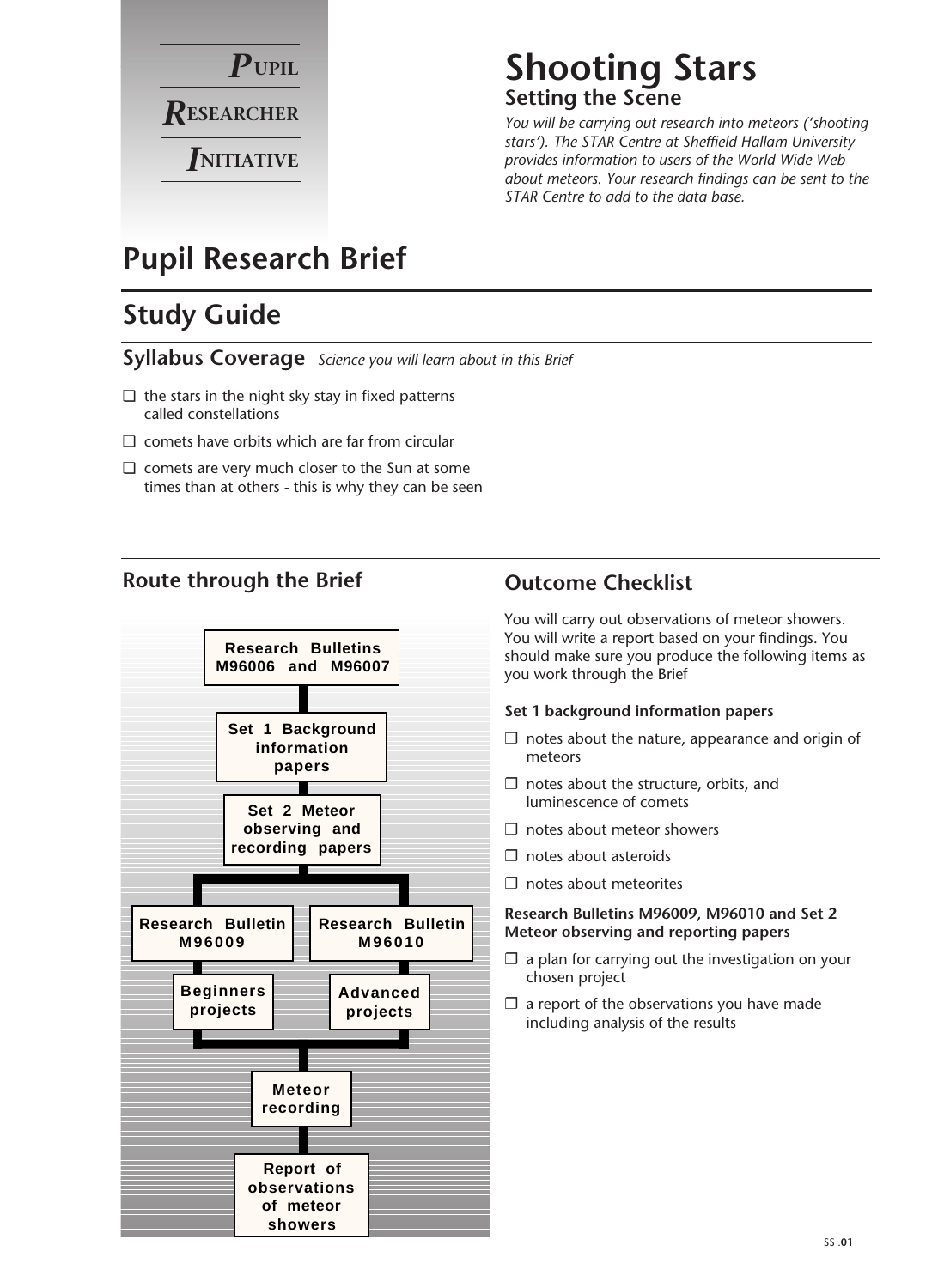#### 11/12/95

 $12 + 14$ 

**PRES RE** 

# **STAR Centre**

STRR CENTRE OFFICE

## *Sheffield Hallam University* **Research Bulletin:** M96006

 $B4 - 3B4$ 

**Subject:** Meteor research request **From:** Director of Star Centre **To:** PRI Schools **Date**

#### **Research Request**

FRX SERT BY:

**STAR Centre invites observers in schools to take part in a nationwide research project on meteors. Eight projects have been identified, four of which are suitable for researchers with no previous experience, and four for people with some knowledge of the night sky. Even if you have never seen a 'shooting star' you can take part!**

You can observe alone, but working in a group is recommended. As a group you will see more meteors and it is also safer and more fun to be part of a team. No special equipment is needed because meteors are observed using the naked eye.

The main aim is to record the times at which meteors appear as accurately as possible. The results lead to analysis of the frequency of meteors and conclusions about the activity of a meteor shower. This kind of project can be done by almost anyone.

More advanced projects ask observers to record colours and brightness of meteors in order to add estimates of the size and texture of meteor particles. You should only try these projects if you can recognise the constellations and main stars - so there is an incentive to learn them!

This research brief is designed to help you to find out more about meteors and then to plan and carry out meteor observation during a meteor watch. You can send your results and conclusions to STAR Centre to build up a broad picture of meteor activity and shower characteristics.

Why watch meteors? Well, this research is important because it tells us about the activity of meteor showers and can help predict outbursts or meteor storms. It can help to identify new meteor streams and assess the sizes of particles in known showers. Each meteor marks the fiery death of an original piece of our Solar System - and seeing them is great fun!

## Dennis Ashton

Director, STAR Centre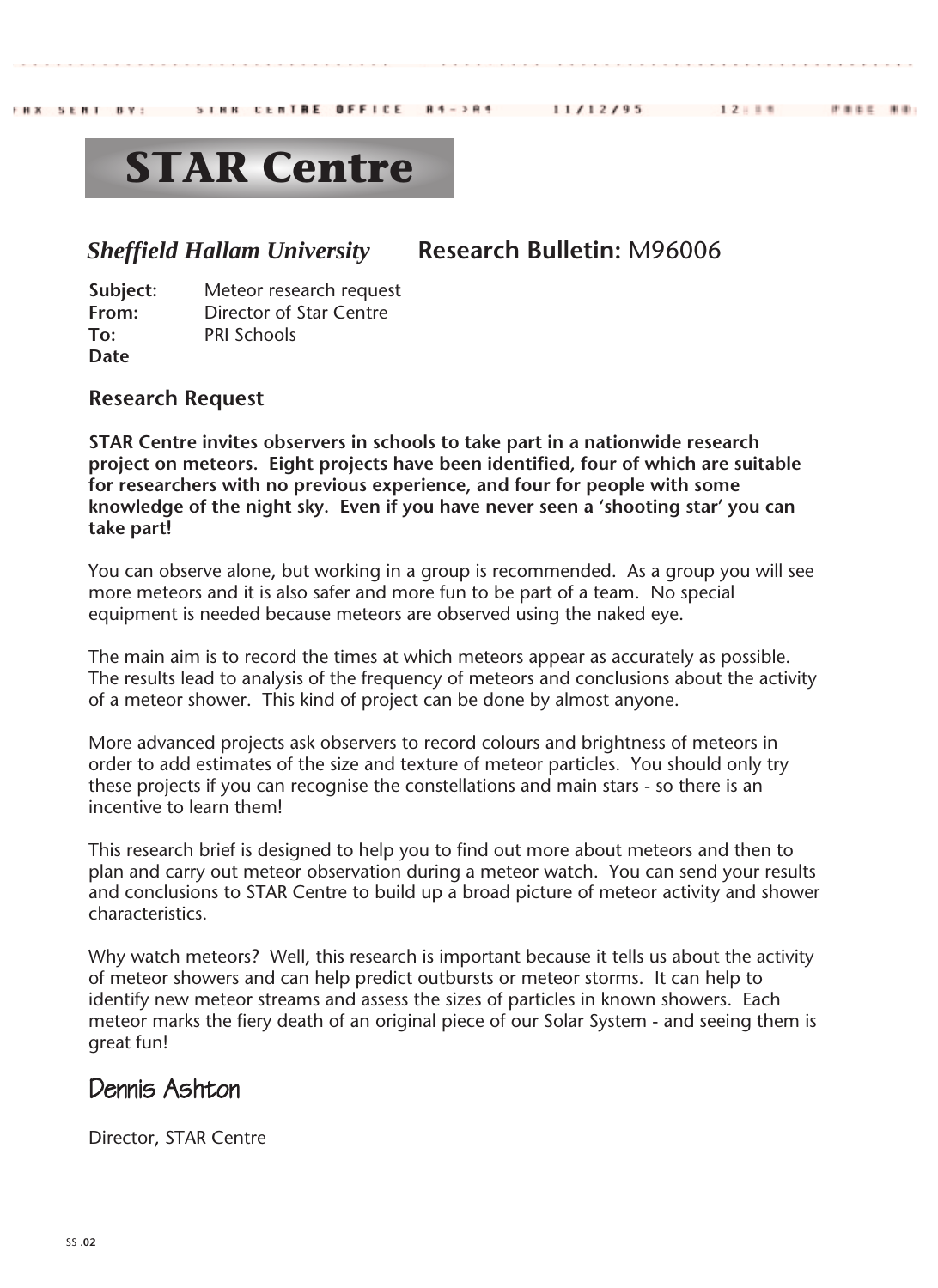### *Sheffield Hallam University* **Research Bulletin:** M96007

| Subject: | Meteor research         |
|----------|-------------------------|
| From:    | Director of Star Centre |
| To:      | <b>PRI Schools</b>      |
| Date     |                         |

#### **Meteor Research Schedule**

There are three sets of papers attached to this research schedule. They are:

Set 1- the background information Set 2 - meteor observing and recording.

*Your research schedule is in three sections. It is important to complete all three.*

#### **Section 1 - Background Information**

Use the magazine articles in Set 1 to help you write brief research background notes about meteors. Include the following as headings and sub-headings to help structure your notes.

- **Meteors** what they are, their appearance, where they come from, why they glow.
- **Comets** their structure, their orbits, where they come from, why they glow.
- **Meteor showers** why they happen, their appearance, meteor radiant.
- **Asteroids** what they are, their orbits.
- **Meteorites** what they are and where they come from.

#### **Section 2 - Planning and carrying out your meteor watch**

Choose an observing project from the list in Star Centre Research Bulletin **M96009 and M96010.** Then write your plan using the information in Set 2 papers and the guidelines below.

- 1. The name of the meteor shower and the aims of your project.
- 2. The date, observing place, names of observers and starting time.
- 3. An equipment checklist with the names of people responsible for bringing each item.
- 4. An alternative plan in case of poor weather on your chosen night.
- 5. Carry out your meteor watch and write down your results. Meteor timings are the most important of the results.

#### **Section 3 - Analysing your results**

- 1. Write up your results neatly on a fresh *Meteor Section Visual Report* table.
- 2. Use the results to draw graphs of meteor rates, etc. Use the paper *Meteor Recording 2* as a guide
- 3. Write up your conclusions, word-processed if possible.

You can if you wish send a copy of your results and conclusions to STAR Centre, Centre for Science Education, Sheffield Hallam University, Collegiate Crescent, Sheffield S10 2BP. Staff at STAR Centre will process your results along with those from other schools and make available our overall findings. You could e-mail them on d.ashton@shu.ac.uk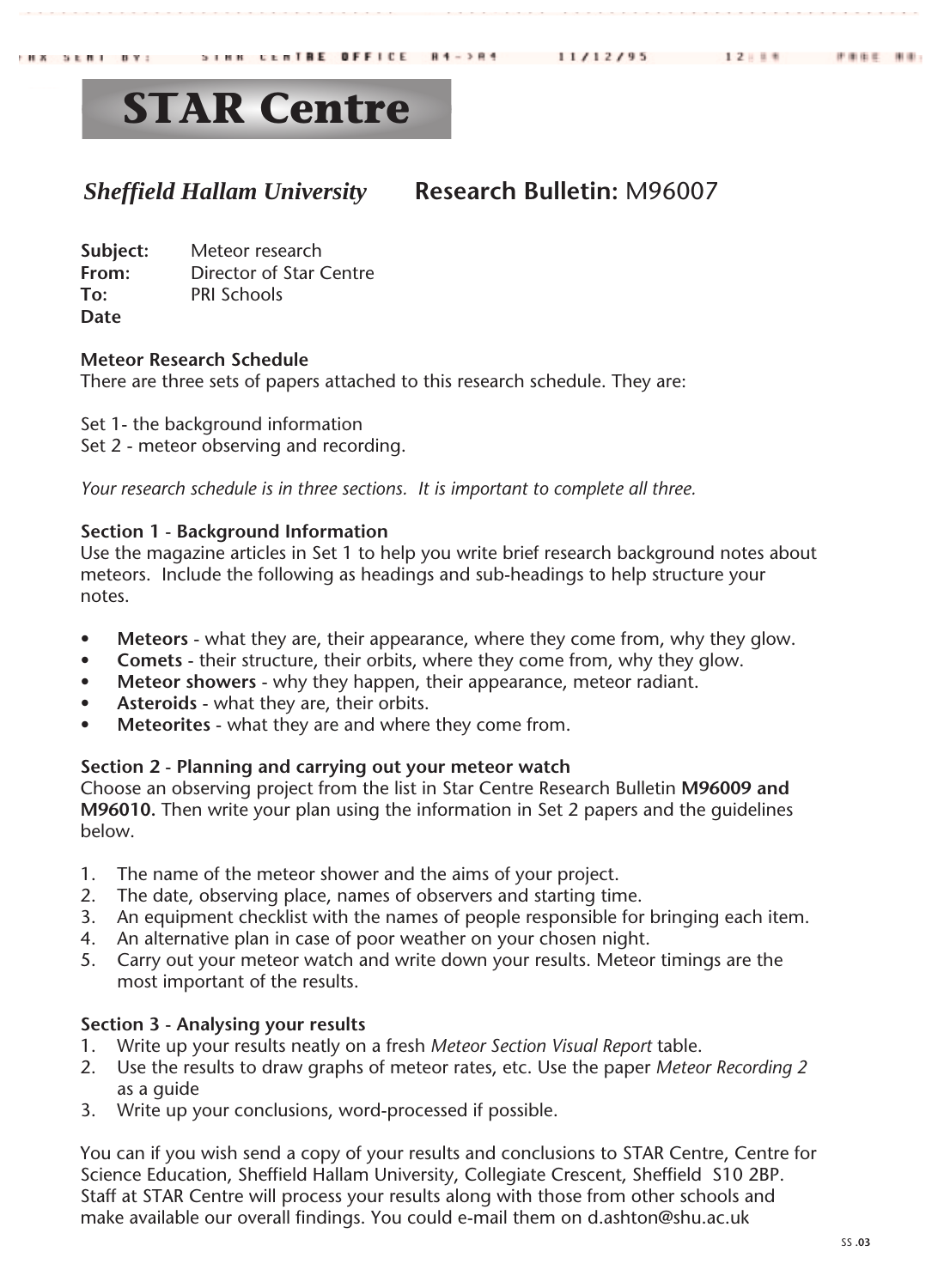*Sheffield Hallam University* **Research Bulletin:** M96008

# Information sheet: Main meteor showers through the year

| <b>Shower name</b> | Dates of<br><b>Activity</b> | Date of<br><b>Maximum Activity</b> | $ZHR*$ | <b>Comments</b>                                                                       |
|--------------------|-----------------------------|------------------------------------|--------|---------------------------------------------------------------------------------------|
| Quadrantids        | $\tan 1-6$                  | Jan 3                              | 100?   | Very brief maximum.<br>Blue and yellow meteors.                                       |
| Lyrids             | Apr 19-25                   | Apr 21                             | 10     | Fast moving meteors.                                                                  |
| Eta Aquarids       | Apr 24-May 20               | May 5                              | 35     | Fast meteors, lasting<br>trails. Difficult to observe<br>in UK.                       |
| Perseids           | Jul 25-Aug 20               | Aug 12                             | 80     | Very rich shower with<br>many bright meteors.<br>Good for photography.                |
| <b>Orionids</b>    | Oct 15-Nov 2                | Oct 21                             | 30     | Fast meteors with bright<br>trails.                                                   |
| <b>Taurids</b>     | <b>Oct 15-Nov 25</b>        | Nov <sub>3</sub>                   | 10     | Slow meteors.                                                                         |
| Leonids            | Nov 15-20                   | Nov 17                             | varies | Fast meteors, good trails.<br>Occasional storms - next<br>due in 1998/99.             |
| Geminids           | Dec 7-15                    | Dec 13                             | 100    | Best shower in most<br>years. Fast meteors,<br>often yellow. Good for<br>photography. |

\*Note: the column ZHR (Zenith Hourly Rate) indicates the maximum number of meteors visible per hour under theoretical ideal conditions. The actual number of meteors per hour which can be expected to be seen is much less. The ZHR gives an indication of the activity of the meteor shower at its peak.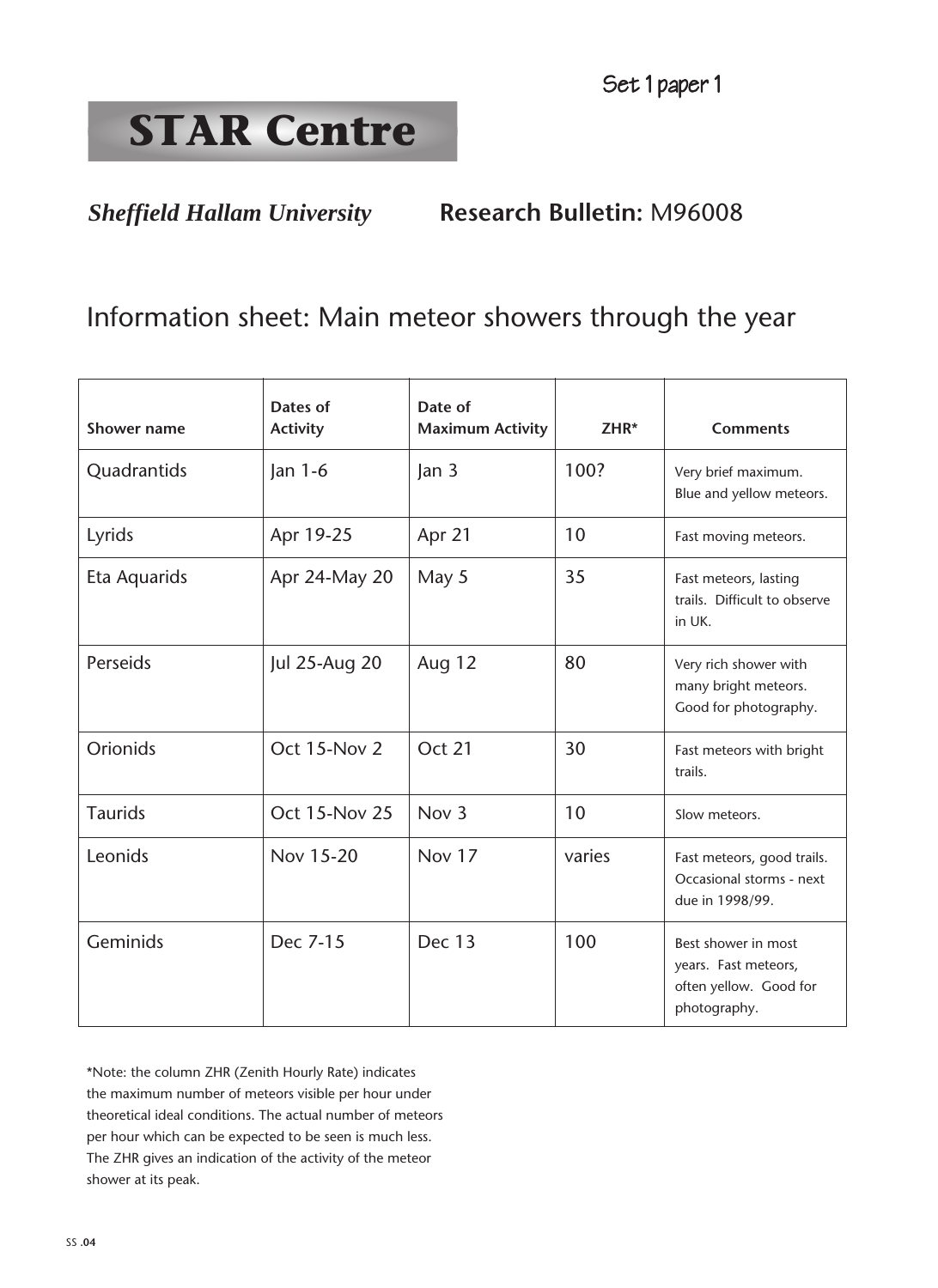Set 1 paper 2

# *Cosmic Streakers*

*"Most people have seen a 'shooting star' flash across the sky. But what is a shooting star?*

*What it is not is a star! Shooting stars,or meteors to give them their proper name are just small pieces of space debris, like grains of sand. When they hit our atmosphere the friction of collision destroys them in a brief flash of light." Sarah Ashton*



*Figure 1. A meteor streaks across the sky*

Meteor particles - called meteoroids - are usually very small, about the size of a grain of sand but with the texture of a coffee granule. When they enter the Earth's atmosphere they become visible as meteors.

When streams of particles left in the wake of comets cross the Earth's orbit, we see a meteor shower. They hit our atmosphere at great speed - between 40,000 and 250,000 km/hour (a bullet travels at about 3,500 km/hour). They burn up some 90km above the Earth in a flash of friction. The streak of light lasts for a second or two and looks like a falling star - this is a meteor.

#### **The comet connection**

Most meteors come from comets. When a comet passes close to the Sun it leaves a trail of particles behind it. The particles stream out behind to form a continuous ring of dust moving in the same orbit as their parent comet. As the Earth revolves around the Sun in its yearly orbit it can crash into the comet dust. The stream of particles produces lots of meteors in a short space of time. This is a meteor shower. Because the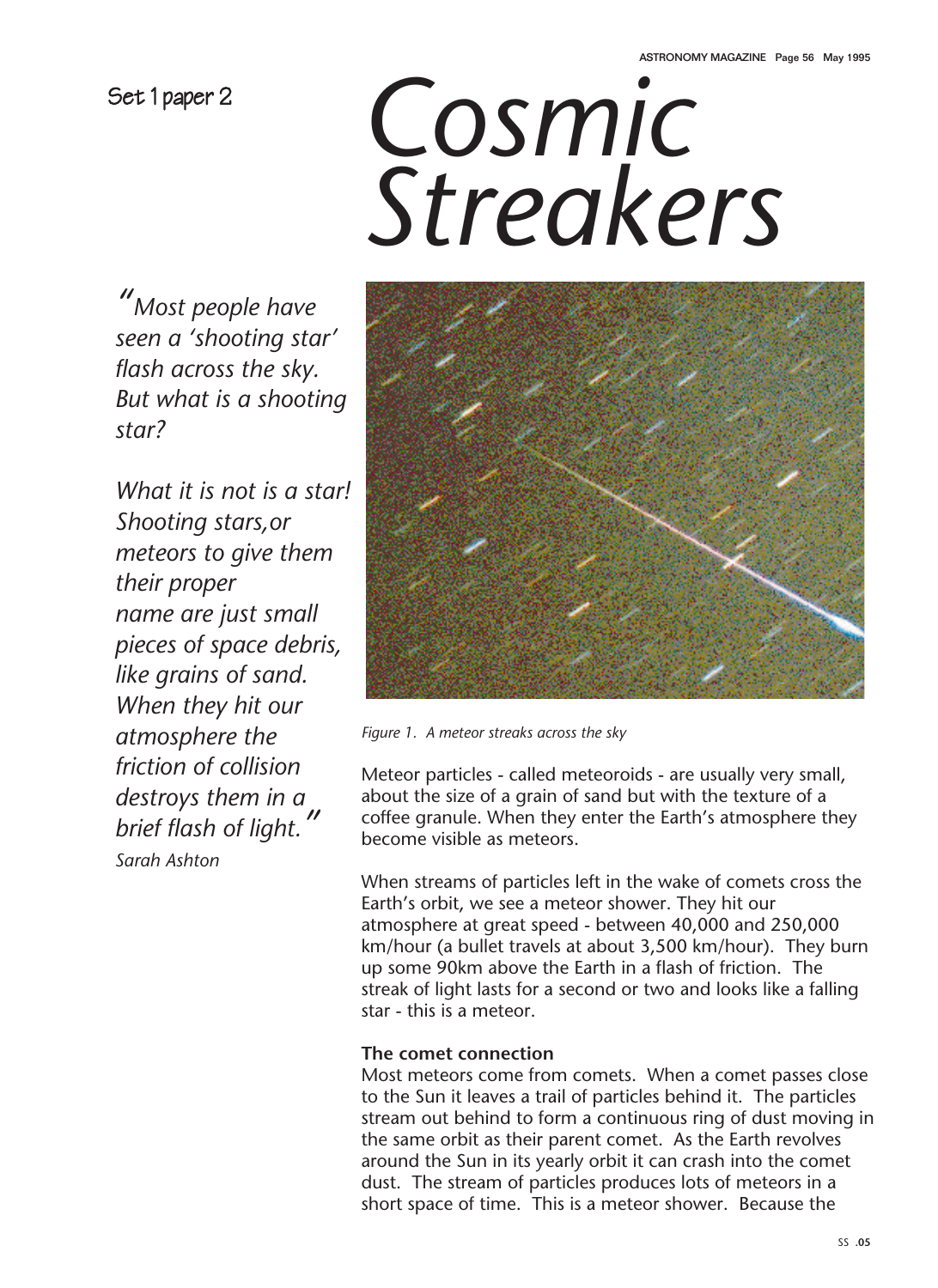Earth hits the meteoroids at the same place in its orbit each year, the meteor shower happens at the same time each year.

The meteoroid particles travel parallel to each other in orbit around the Sun. When they burn up in the Earth's atmosphere they are still

on parallel tracks. But to an observer on Earth the meteors spread across the sky like snow flakes in the headlights of a moving car.

So shower meteors seem to come from the same place in the sky. The star pattern they fly from gives the shower its name. So the Perseid shower in August emanate from the constellation Perseus and the December Geminids come from Gemini. If the path of each meteor is traced backwards, the tracks meet in a small area of sky called the radiant.



*Figure 2. Shower meteors seem to spread out from a single area of the sky, known as the radiant, marked by an x.*

## Loners

Some meteors do not belong to showers. These stray pieces of space dirt burn up in any direction on any night in the year. Lone meteors are called sporadics. In clear weather you might see 5 or 6 sporadic meteors in a night.

# Asteroids and hard meteors

Some meteor particles come not from comets but asteroids. Asteroids are large space rocks and most orbit between Mars and Jupiter. Some asteroids have elongated orbits which bring them towards the Earth. Fragments of these asteroids can break off to form meteors. Sometimes a larger fragment survives its fiery ride through our atmosphere to hit the Earth's surface, then it is a meteorite. Asteroid meteors are denser and harder than those from comets. Their trails last longer as they streak across the sky. The December meteor shower, the Geminids, are fragments of asteroid 3200 Phaeton.

# Fireballs

Large chunks of space rock, perhaps as big as a pebble, burn up with tremendous energy. They make super bright meteors called fireballs. A meteor becomes a fireball if it is brighter than the planet Venus (star magnitude -5). Fireballs are rare events. Meteorites often create fireballs and sighting of their trails can help astronomers to find the meteorites after they have hit the ground.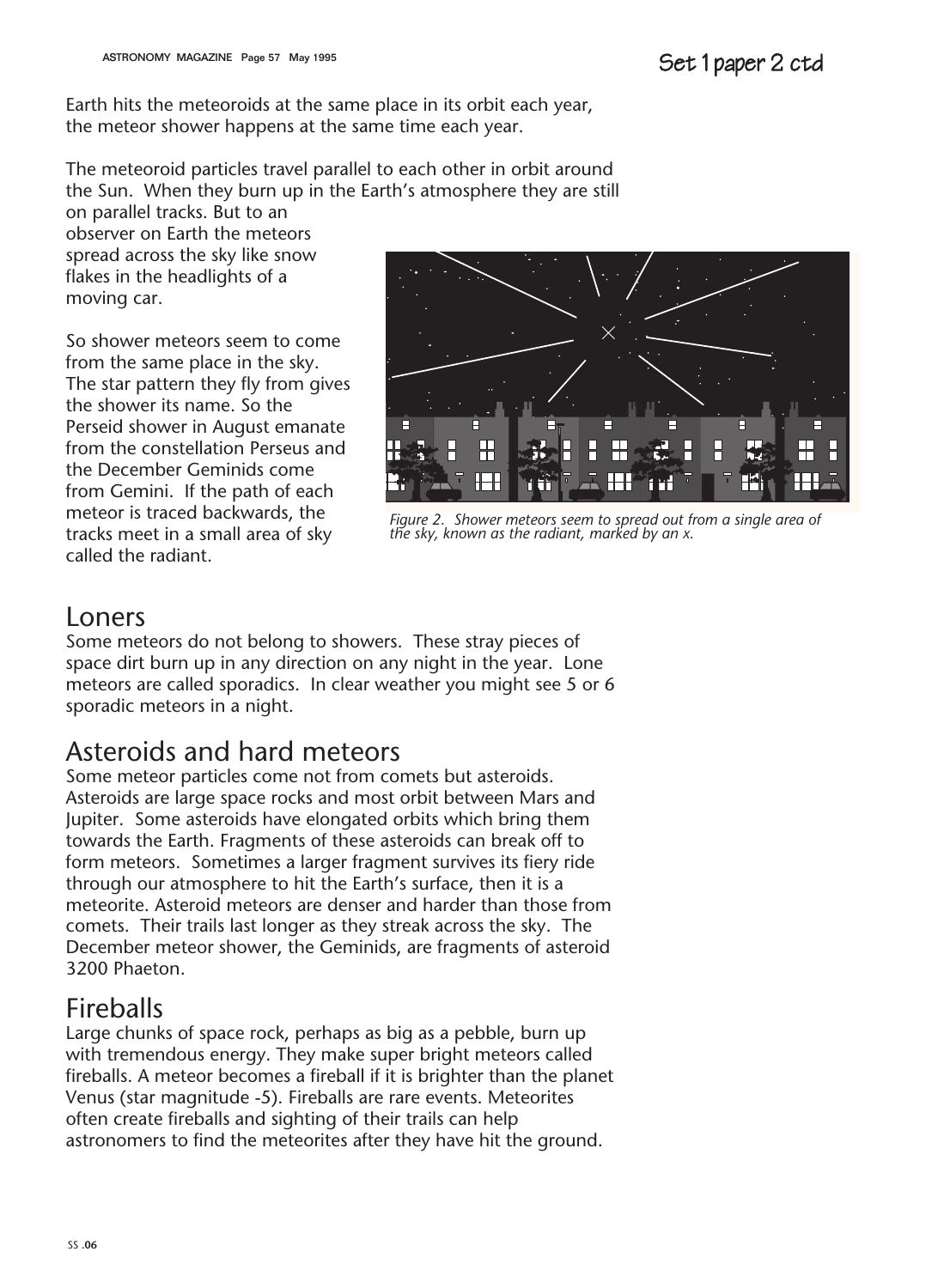# International Astronomy Association: Annual Meeting 1995

# Research Abstract

#### **Mechanism of meteor luminosity**

Summary of paper presented by Prof G. Mitchell

#### **1. Misconceptions**

In many popular books the impression is given that meteors produce streaks of light as they cross the sky because they 'burn up' in the atmosphere.

In fact this is an over-simplification. My talk to the IAA will describe a more acceptable explanation of meteor luminosity.

#### **2. Meteor luminosity**

Meteoroid particles enter the Earth's atmosphere with velocities between 10km/sec and 70km/sec (a bullet travels typically at 1km/sec).

The dramatic change in environment from almost nil density in space to high density in Earth's atmosphere causes a sudden change of a little mass into a lot of energy. The meteor drills into our atmosphere like a bullet hitting a brick wall. The surface of the meteoroid tears at atoms of air, stripping off their electrons. The passage of the meteor leaves a tube of ionised gas in the atmosphere - positive ions and free electrons.

Electrons then recombine with the atomic nuclei, a process which produces photons particles of light. These photons are emitted along the line of the meteor's path and we

see a streak of light cross the sky - a 'shooting star'. Occasionally the disruption is so great that the emitted light persists after the passage of the meteor particle and we see the glow of a meteor train which can last for several seconds.

Faster meteors emit light at higher altitudes than slower ones. The fastest 'burn up' as high as 120km, whilst slower meteors penetrate down to 80km.

GM/IAA1995/SUM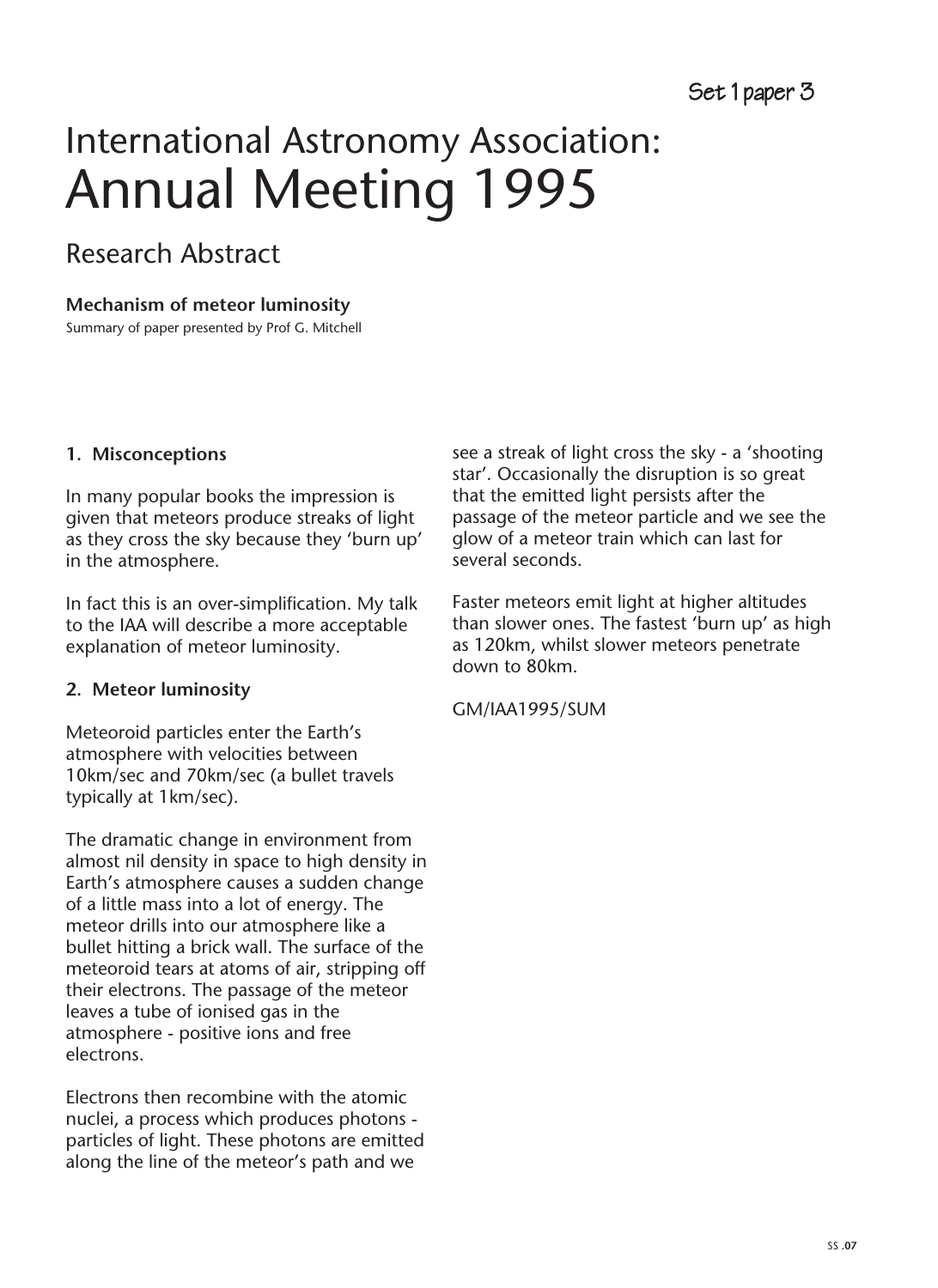*The crash of Comet Shoemaker-Levy into Jupiter focussed the world's attention on comets. Just what are they? Jane Walker reveals that comets are.*

Set 1 paper 4

# **Ghosts of the Solar System**

**The sight of a bright comet hanging in front of the stars is one of the wonders of nature. In the past, comets were taken as signs of death and destruction, warnings from the gods. Now we know that their light comes from huge envelopes of thin gas - they are ghosts from far beyond the planets.**

*Jane Walker is curator of Mayfield Observatory in West Virginia and discoverer of two asteroids. She has not discovered any comets - yet!*



*Figure 1. Comet Hayuketake which was visible from the UK during the spring of 1996*

# **Comet orbits**

Comet orbits are very elliptical, going close to the Sun and then out to or beyond the outer planets. Some comets return regularly to the Sun and are called periodic comets. Halley's Comet, with an orbital period of 76 years, is a periodic comet. Other comets travel so far from the Sun that they take hundreds or thousands of years to complete one orbit. These are non-periodic.

#### **Into the Hall of Fame?**

Comets only become bright when they approach the Sun and each year a handful of new comets appear. Each comet is named after its finder, so there is great competition to find them. Sometimes more than one person discovers a comet, and it receives a combination name. Comet Shoemaker-Levy was discovered by Eugene and Caroline Shoemaker and David Levy, all expert comet hunters. Comet hunting takes skill and dedication but is open to everyone. **Could you join the comet Hall of Fame?**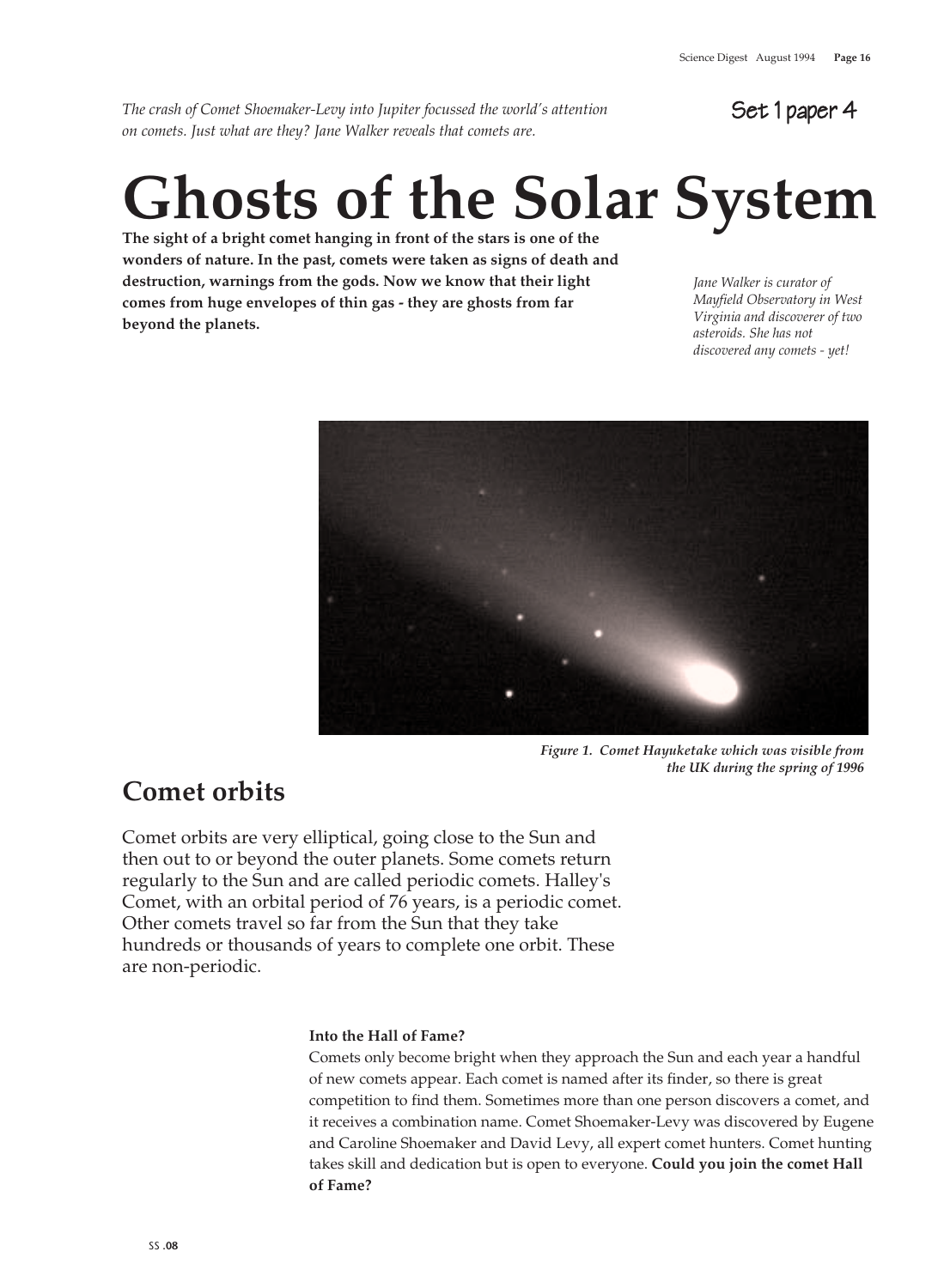## **Dirty snowballs**

A comet is a lump of ice, rocks and dust a few kilometres across - a dirty snowball. Deep in space this comet nucleus is too small to be seen. But as it approaches the Sun a wonderful transformation takes place. The ice evaporates in the warmth of the Sun and a halo of glowing gas grows around the nucleus. This ball of gas, the coma, can swell up to 100,000km across.

Charged particles emitted by the Sun, the solar wind, push the glowing gas away from the coma to form a tail. Comet tails can stretch for millions of kilometres, always away from the Sun. The Great Comet of 1843 had a tail 330,000,000km long, more than twice the distance from Earth to the Sun. The dirty snowball becomes a heavenly ghost.

Dust particles are freed from the disappearing ice and lag behind the gas to make a second, fainter tail. A comet leaves a stream of particles in its wake. If the dust stream should cross the Earth's orbit, then our planet crashes into the particles. They burn up in our atmosphere as meteors.



*Figure 2. A meteor* 

# **Billions of comets**

The comets which we see are a tiny fraction of those in the Solar System. Astronomers believe that there is a huge cloud of comets - billions of them - far out beyond Pluto. This store of comets is called the Oort Cloud. The Oort Cloud is a huge spherical cloud of comets left over from the birth of the Sun's family of planets. Comets in the cloud orbit the Sun 200,000 times further away than the Earth. Most of them stay there, but some are dislodged, perhaps by a passing star. Attracted by the Sun's gravity, they begin a long journey to the centre of the Solar System and brief glory before disappearing back into the depths space. Some are deflected by planets, particularly Jupiter, to go into shorter orbits and become periodic comets.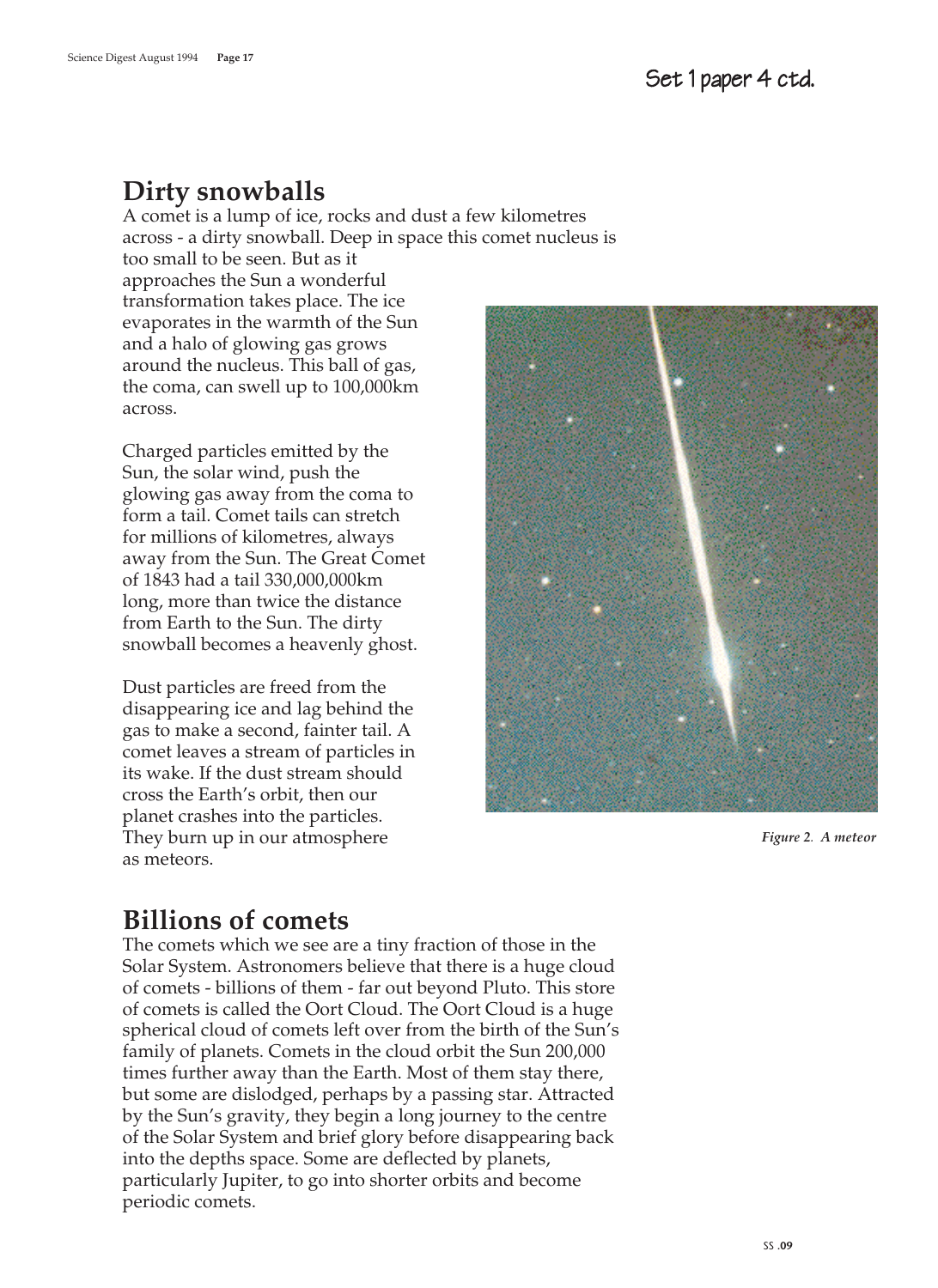# *Sheffield Hallam University* **Research Bulletin:** M96009

## **Meteor research projects** *- for school groups and first-time researchers.*

#### **Project 1. Meteor activity**

| Data required:           | Times of meteor sightings<br>Frequency graph (meteor numbers against time).                                               |
|--------------------------|---------------------------------------------------------------------------------------------------------------------------|
| <b>Meteor showers:</b>   | Any meteor shower. PERSEIDS (August) and GEMINIDS<br>(December) are recommended for first time research.                  |
| <b>Research enquiry:</b> | Strength of meteor stream. Comparison over several nights to<br>judge change in activity. Comparison with previous years. |

## **Project 2. Leonid meteor shower in November**

| Data required:           | Meteor numbers and times.                                                                                                                                                                                                                                                                                            |  |  |  |
|--------------------------|----------------------------------------------------------------------------------------------------------------------------------------------------------------------------------------------------------------------------------------------------------------------------------------------------------------------|--|--|--|
| Dates of observation:    | November 15 to 20. Peak expected on Nov 17.                                                                                                                                                                                                                                                                          |  |  |  |
| <b>Research enquiry:</b> | Every 33 years this shower is capable of turning into a storm<br>as Comet Temple-Tuttle returns. In 1966 the rate seen in the<br>USA was, for a few minutes, equivalent to 150,000 meteors<br>per hour! The next storm is due in 1998 or 1999. Data is<br>needed from now on to show whether activity is increasing. |  |  |  |

#### **Project 3. Christmas shooting stars**

| Data required:           | Meteor numbers and times.                                                                                                                                                                  |
|--------------------------|--------------------------------------------------------------------------------------------------------------------------------------------------------------------------------------------|
| <b>Meteor showers:</b>   | Ursids, December 19 - 24. Peak on Dec 23.                                                                                                                                                  |
| <b>Research enquiry:</b> | The Ursids are a poorly observed shower and more data is<br>needed to see how active it is. Associated with Comet Temple-<br>Tuttle, outbursts in activity were observed in 1945 and 1986. |

#### **Project 4. A new meteor shower?**

**Data required:** Meteor numbers and times.

- **Date:** Around Nov 9.
- SS **.10 Research enquiry:** New meteor showers have been suspected but rarely confirmed. Most are weak showers with few meteors. In 1977 Comet P/Hartley will pass close to Earth and may even be seen with the naked eye in October 1997. Meteors from the comet might hit Earth a month later. Will we see a new meteor shower then?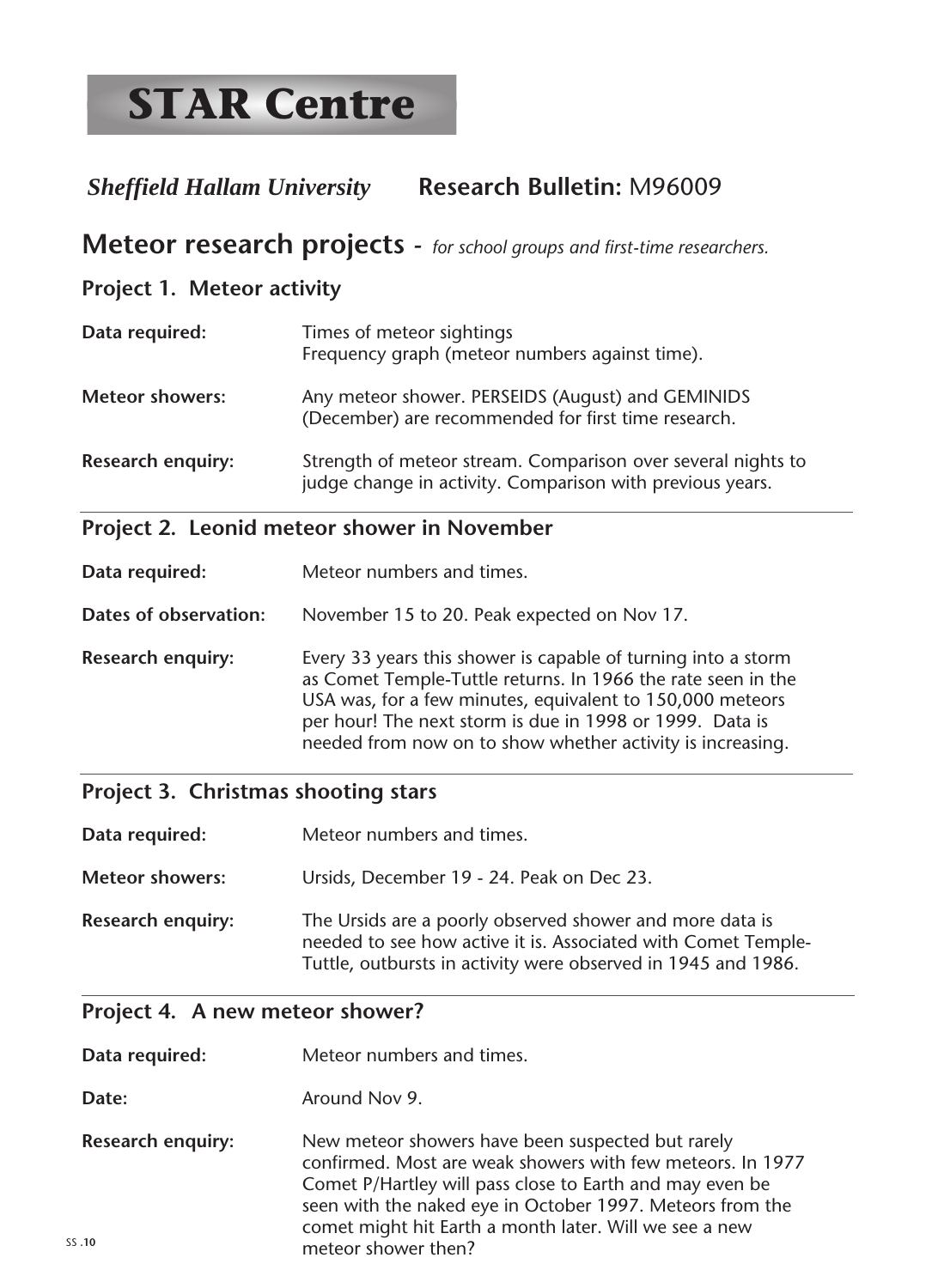# *Sheffield Hallam University* **Research Bulletin:** M96010

### **Meteor research projects** *- for more experienced meteor researchers*

#### **Project 5. Meteor brightness**

| Data required:           | Times of meteors.<br>Brightness of meteors as magnitude numbers.<br>Histogram of magnitude frequency. |
|--------------------------|-------------------------------------------------------------------------------------------------------|
| <b>Meteor shower:</b>    | Any, particularly Perseids (August) and Geminids (December).                                          |
| <b>Research enquiry:</b> | Sizes of particles in meteor streams.                                                                 |

#### **Project 6. Meteor colours, speed and brightness**

| Data required:           | Times, magnitudes, colour and relative speed of meteors. |
|--------------------------|----------------------------------------------------------|
| <b>Suitable showers:</b> | Anv.                                                     |
| <b>Research enquiry:</b> | Are there links between these factors?                   |

#### **Project 7. Plot a meteor radiant**

| Data required:           | Meteor tracks drawn on a star map.                                                                                                  |  |  |  |
|--------------------------|-------------------------------------------------------------------------------------------------------------------------------------|--|--|--|
| <b>Meteor shower:</b>    | Any, but Perseids (August) and Geminids (December) are<br>recommended. Star maps for these showers are included in<br>the PRB.      |  |  |  |
| <b>Research enquiry:</b> | Finding the position of the meteor radiant. Finding if the radiant<br>moves position from night to night. Finding if there are more |  |  |  |

than one radiant positions for a shower.

#### **Project 8. Fireballs**

| Data required: | Reports of any meteors brighter than the planet Venus<br>(magnitude -5). Time, direction, magnitude, colour and<br>description.                                                                                                     |
|----------------|-------------------------------------------------------------------------------------------------------------------------------------------------------------------------------------------------------------------------------------|
| Times:         | Any night. Fireballs seem to be most frequent from February to<br>April, though no-one knows why. Meteor showers with a<br>reputation for fireballs include the Quadrantids (January),<br>Perseids (August) and Taurids (November). |
|                |                                                                                                                                                                                                                                     |

**Research enquiry:** large meteoroid particles, possible meteorites. These are rare events and should be reported as soon as possible.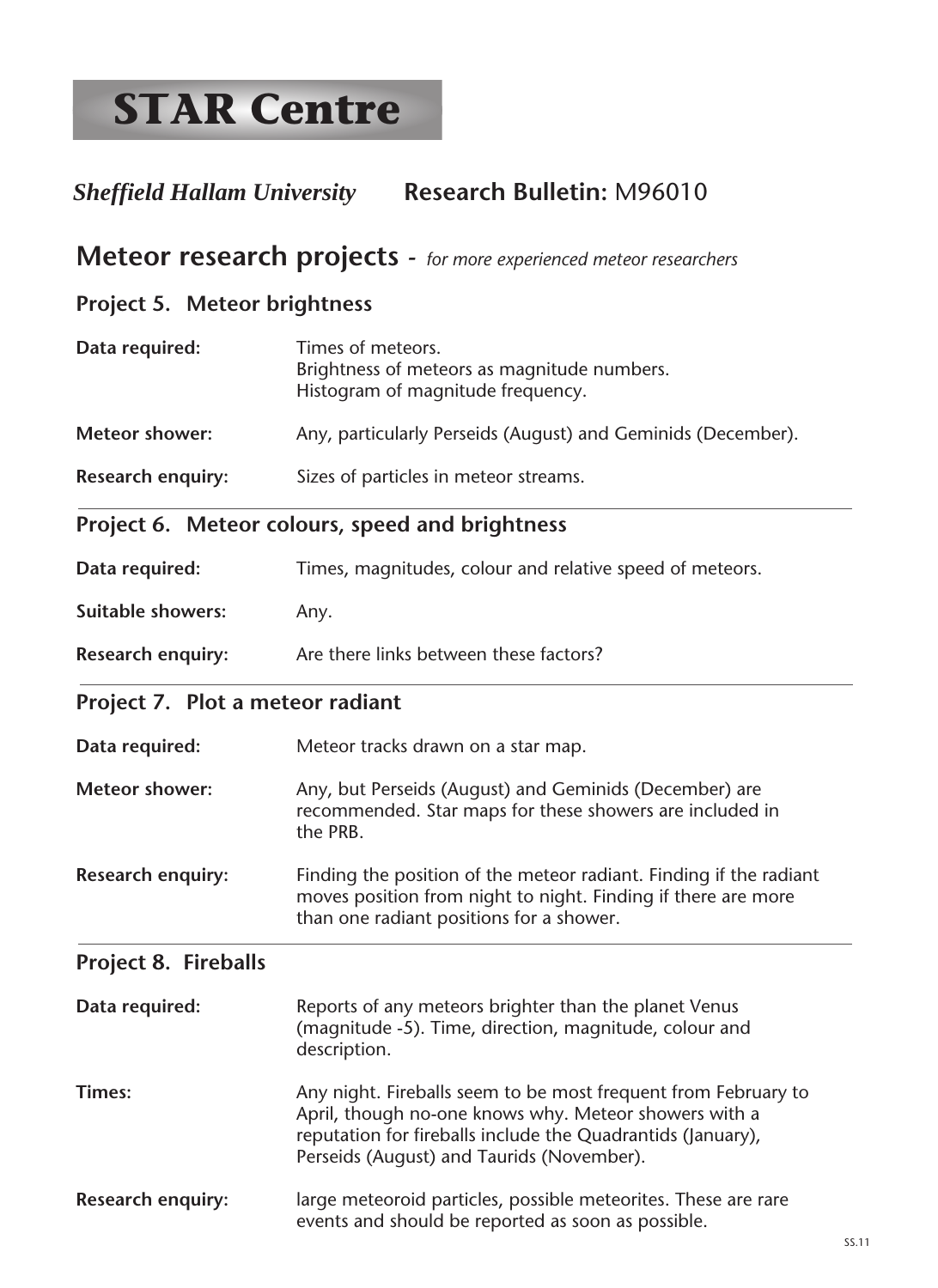Set 2 paper 1

# Meteor Watching

Seeing a bright 'shooting star' flash across the sky is an exciting event. A meteor watch during a meteor shower can be great fun. But sitting cold, hungry and alone in the dark with an aching neck can put you off shooting stars for ever. Some advance planning is needed if you are going to enjoy your night with the stars. After many meteor watches, here is my guide to success.

The most important thing is to observe in a group. At least three people should work together, with one acting as recorder and the others as observers (see below). As a group you have greater safety, security and are more likely to carry on through times when no meteors appear.

## When to watch

Good nights are at the maximum of a meteor shower. Probably the best are the Germinids in mid-December and the Perseids in August. Try these for your first meteor watch. If it is around the time of a Full Moon, don't bother the glare of the Moon will wash out all but the brightest meteors.

# Where to observe

Find a dark site away from the glare of street lights. A dark garden is ideal. If you have to travel away from home, arrange a safe, secure place in advance and carry out your meteor watch with friends. Your local astronomical society may be able to help.

# Where to look

If you are on your own you cannot spot every meteor. The best angle to look is about 50° above the horizon and about 40° away from the meteor radiant. If in doubt look towards the East.

With friends you can cover more of the sky, each looking in a different direction. The ideal number is seven - six observers and a recorder. The observers report meteor sightings to the recorder, who writes them down. The recorder changes places with an observer after an agreed time.

#### How long to look

An hour is the minimum time. After 2 hours take a short break. In summer you may observe for most of the night - if you can sleep the next day.

#### Equipment

Really only your eyes are needed! A few essentials will help make your watch successful.

#### **Seating**

Observers should lie on something warm and reasonably comfortable. A ground sheet and blanket will do, some people use a sun-lounger or air-bed. A chair is needed for the recorder.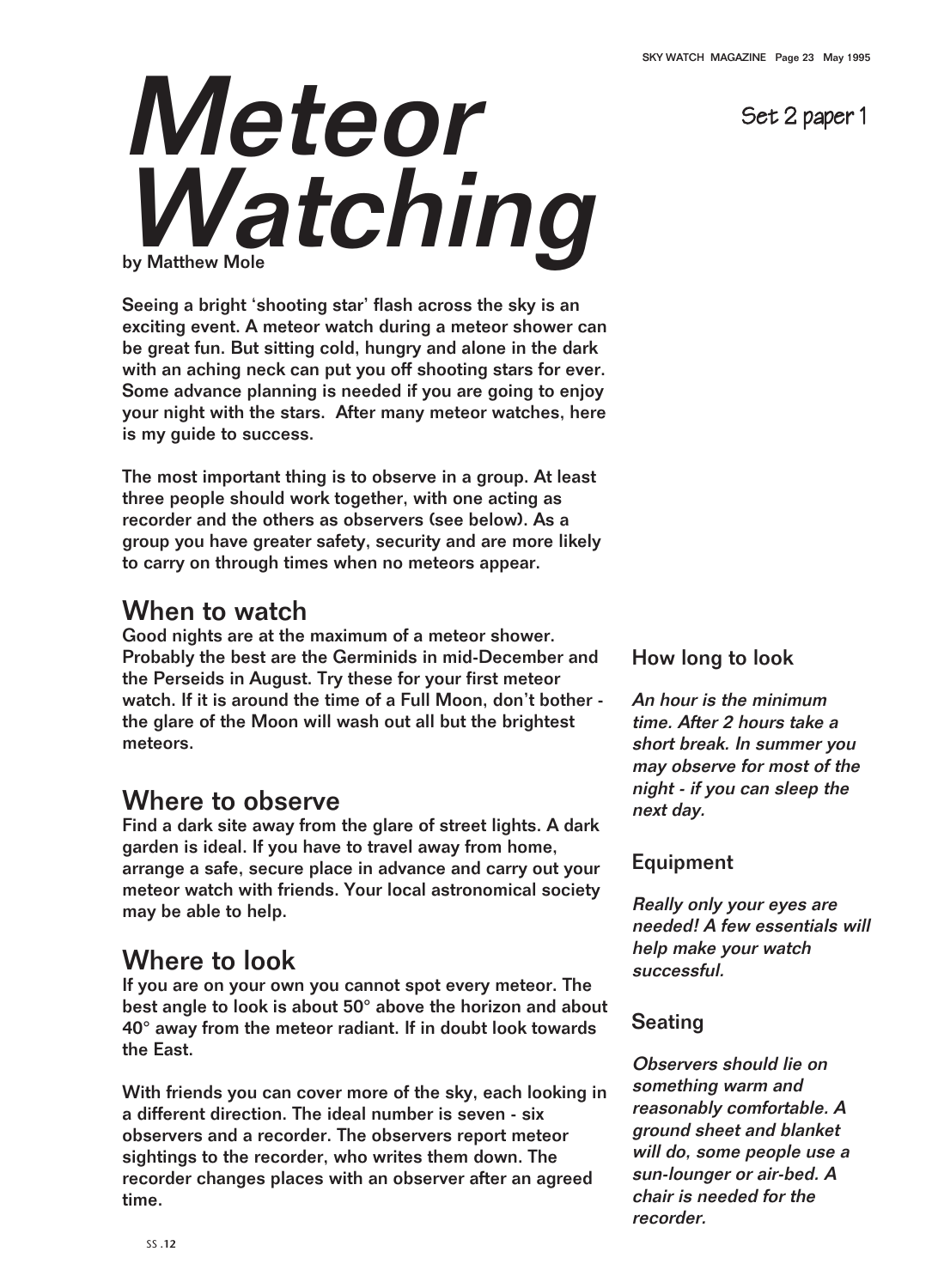#### **Clothing**

Lots of warm clothes are needed even in summer. Include woolly hat, gloves, extra socks and windproof coat. A rug, blanket or sleeping bag is useful.

#### Food and drink

A flask of hot drink and a favourite snack.

#### Timing

### SKY WATCH MAGAZINE Page 24 May 1995 SET 2 paper 1 ctd

Red Flashlight Flashlight covered in red cellophane, or a rear bike lamp. The red light will not ruin the dark adaptation of your eyes. The recorder should be in charge of the red lamp in order to record the meteors.

#### Peace and quiet

Neighbours do not take kindly to noises in the night, so please keep things quiet. If you want to listen to music, use earphones. Friends of mine choose mood music - Brian Eno and Enya go well with meteors.

#### **Patience**

The most important thing you can carry. Clouds may spoil the view and even on a clear night there will be long stretches of time with no meteors. Keep looking!

So enjoy the shooting stars. But a meteor watch is not only fun - it is real astronomical research.

Matthew Mole is a milkman for Warren Dairies. He says his job gives him plenty of chance to see the night sky!

#### Star map

clipboard.

A star chart from a computer programme or a star atlas helps you to trace meteor trails and estimate their brightness.

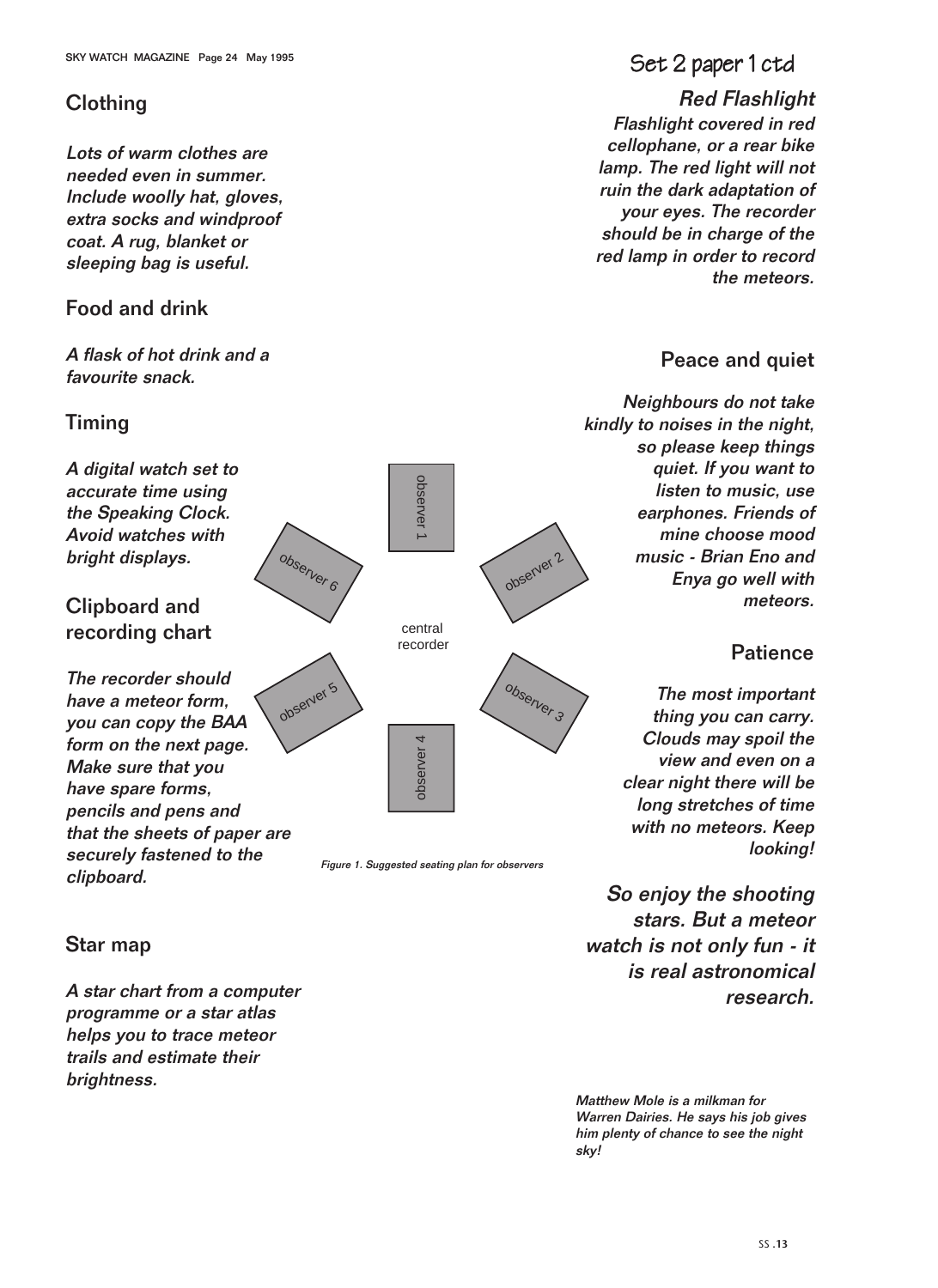# **Meteor Recording**

**Observation of meteor showers is revealing more data about the collisions of space debris with our planet. In the first of two articles Derek Pace gives a guide to recording a meteor watch.**

To be of use in meteor research, observations should be carried out and recorded as accurately as possible. In this pair of articles I hope to help researchers to make a valid record of what they see. This first article covers the basic essentials and should help first-time observers to be successful.

The best way to record meteors is on a ready made form. I recommend the British Astronomical Association (BAA) Meteor Section form. It is clear and simple and is easy to use to analyse the results. A copy of the BAA form follows this article.

#### **1. Date**

Use a double date to avoid confusion. A meteor watch from the evening of December 14 to the morning of December 15, 1995 should be written as 1995 December 14 - 15.

#### **2. Watch times**

Write the start and end times of your observation. You should use Universal Time (UT), which in the UK is the same as Greenwich Mean Time (GMT). If British Summer Time is in force, subtract an hour to get Universal Time. A 24 hour system is used, so 11.30 p.m. is written as 23.30 UT.

#### **3. Timing meteors**

The time of appearance of meteors is the most important observation. Times will enable the rate of meteor activity to be assessed. Usually it is satisfactory to record the time to the nearest minute only.

#### **4. Type**

Assess whether the meteor belongs to the shower or is sporadic. Trace the path of the meteor backwards by eye. If it seems to come from the shower constellation, write the shower name (e.g. Perseid). If it does not come from the shower radiant, write sporadic.



#### **5. Meteor brightness**

This is the measurement which frightens most first time observers, but it is a skill well worth practising. In the end it is not as difficult as it sounds. The basic idea is to find a nearby star which is the same brightness as your observed meteor. Look up the magnitude number of the star on a star chart and you have measured the brightness of the meteor.

You can use star maps printed from a computer programme with star magnitudes displayed. Meteor brightness is measured in the same way as star brightness - on a magnitude scale.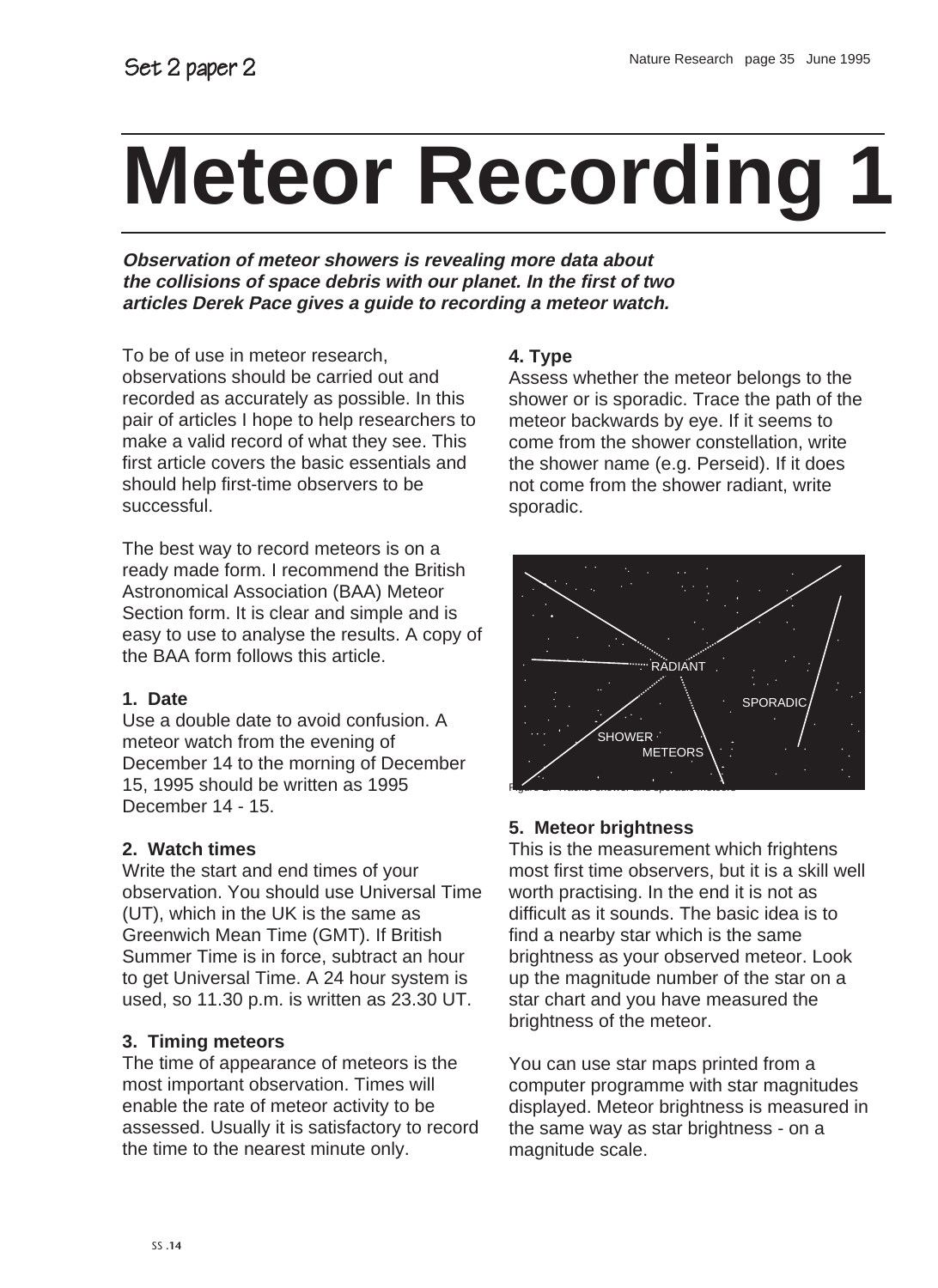On the magnitude scale, dim stars have bigger numbers. The brighter the star, the smaller the number. The very brightest stars and planets have minus numbers. Figure 2 gives examples of magnitude numbers.

#### **6. Constellation**

Use a star map to identify the constellation in which you saw the meteor. Most shower meteors will not be seen in the constellation which contains the radiant.

#### **7. Train**

Some meteors leave a trail of light after they have gone. This glow comes from air molecules ionised by the meteor and is called a train. If you see a train, write down how long you think it lasted (usually a second or two).

#### **8. Other details**

Some meteors are coloured: yellow, green, blue and red meteors have been seen. Note down any colour.

Meteors travel at different speeds. Once you are used to seeing them you can record the speed as fast, slow or medium.

I hope that this advice will be helpful in starting your research. Believe me, it sounds more complicated than it really is. Just one meteor watch will give you the basic skills and I guarantee that you will enjoy your growing expertise. Enjoyment is the main thing in meteor watching: above all it is FUN!

| <b>Magnitude</b> | <b>Example of star or planet</b>           |  |  |  |  |
|------------------|--------------------------------------------|--|--|--|--|
| -4               | Venus                                      |  |  |  |  |
| $-2$             | Jupiter                                    |  |  |  |  |
| $-1$             | <b>Sirius</b>                              |  |  |  |  |
| ŋ                | Capella, Arcturus, Vega, Rigel             |  |  |  |  |
|                  | Altair, Deneb, Aldebaran, Procyon, Regulus |  |  |  |  |
| 2                | Pole Star, Pointers of the Plough,         |  |  |  |  |
|                  | <b>Orion Belt stars</b>                    |  |  |  |  |
| 3                |                                            |  |  |  |  |
| 4                |                                            |  |  |  |  |
| 5                | dimmest stars                              |  |  |  |  |

Figure 2 . Magnitudes of brightness

| <b>British Astronomical Association</b> |                                     |                    |                         |                                                                                                  | Office Use Only    |                      |                  |
|-----------------------------------------|-------------------------------------|--------------------|-------------------------|--------------------------------------------------------------------------------------------------|--------------------|----------------------|------------------|
|                                         | <b>Meteor Section VISUAL REPORT</b> |                    |                         |                                                                                                  |                    |                      | Ack'd            |
|                                         | Date 11-12/8/91                     |                    |                         | Observer Neil Bone                                                                               |                    |                      |                  |
| Observing Site                          |                                     |                    | Apuldram 5049'8N 048'3W |                                                                                                  |                    | Sheet 1              | of               |
|                                         |                                     |                    |                         | Correspondence Address "The Harepath" Mile End Lane, Apuldram Chichester, West Sussex, PO 20 7DE |                    |                      |                  |
| Observing conditions                    |                                     | Patchy Cirrus, 10% |                         |                                                                                                  |                    | Stellar Lim. Mag:    |                  |
| Watch times                             |                                     |                    | Start 2150 UT           | End 2250 UT                                                                                      |                    | Duration             | <b>1hour OOm</b> |
| Code No                                 | Time U.T.                           | Magnitude          | Name Shower             | Constellar(s)                                                                                    | Train Details &    | <b>Notes</b>         |                  |
|                                         |                                     |                    | or if sporadic          | in which seen                                                                                    | time to fade $(s)$ |                      |                  |
|                                         | 2200                                | O                  | perseid                 | Peg-Aqr                                                                                          | 1sec               | Yellow/red med speed |                  |
| $\overline{2}$                          | 2205                                | $\mathcal{Z}$      | sporadic                | Aqr                                                                                              |                    | long                 |                  |
| $\mathcal{Z}$                           | 2209                                | 1                  | perseid                 | Lyr-her                                                                                          | wake               | yellow,fast          |                  |
| 4                                       | 2211                                | $\mathcal{Z}$      | perseid                 | peg                                                                                              |                    | white, fast          |                  |
| 5                                       | 2216                                | $\overline{2}$     | cappacornid             | Aqr                                                                                              |                    | white, slow          |                  |
|                                         |                                     |                    |                         |                                                                                                  |                    |                      |                  |
|                                         |                                     |                    |                         |                                                                                                  |                    |                      |                  |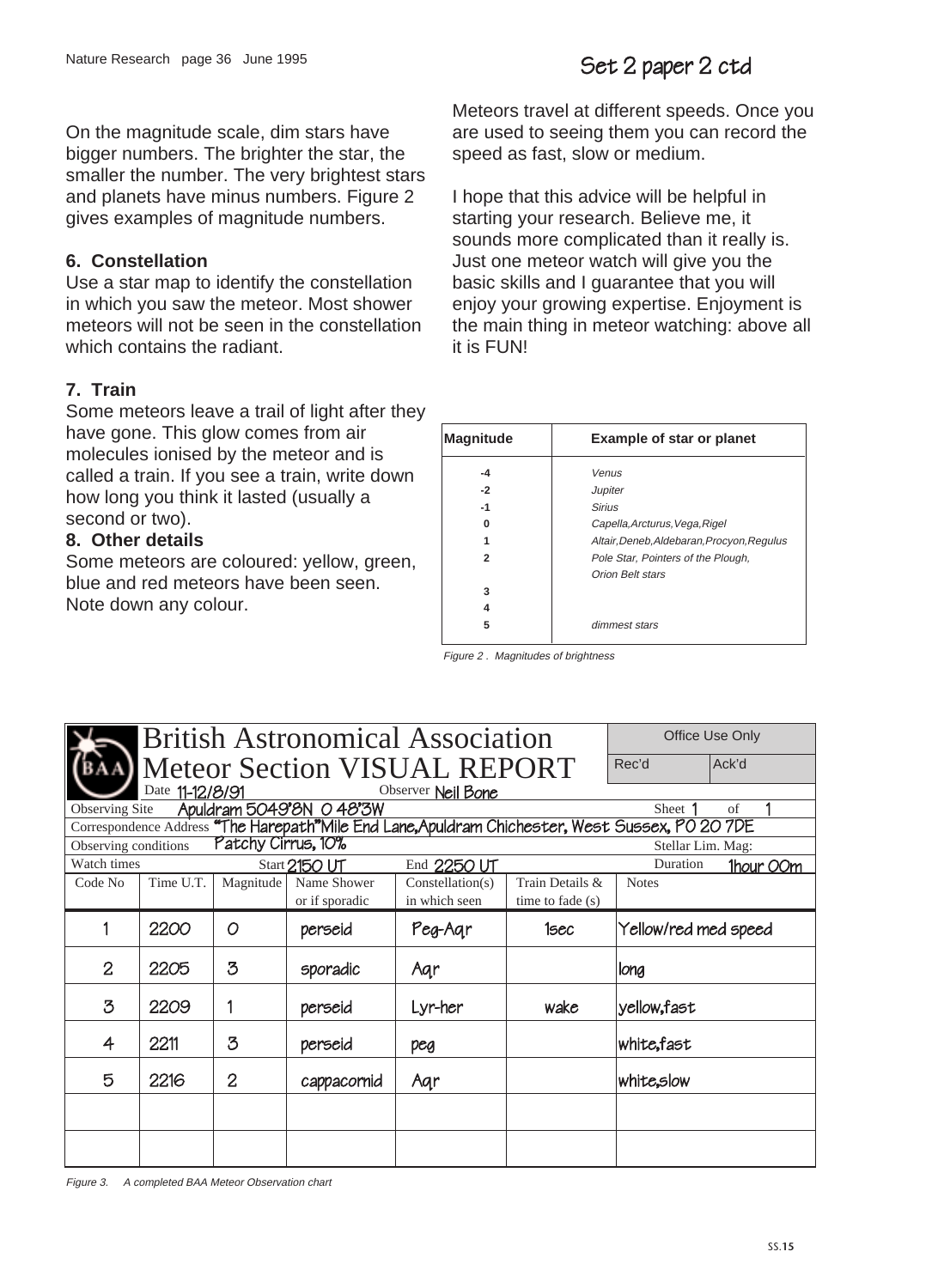# Set 2 paper 2 continued

|                     |                        |           |                | <b>British Astronomical Association</b> |                  | Office Use Only |                                                                                                    |
|---------------------|------------------------|-----------|----------------|-----------------------------------------|------------------|-----------------|----------------------------------------------------------------------------------------------------|
|                     |                        |           |                | Meteor Section VISUAL REPORT            |                  | Rec'd           | Ack'd                                                                                              |
| Observing Site      | Date                   |           |                | Observer                                |                  | Sheet           | $% \left( \left( \mathcal{A},\mathcal{A}\right) \right) =\left( \mathcal{A},\mathcal{A}\right)$ of |
|                     | Correspondence Address |           |                |                                         |                  |                 |                                                                                                    |
|                     | Observing conditions   |           |                |                                         |                  |                 | Stellar Lim. Mag:                                                                                  |
| Watch times         |                        | Start     |                | End                                     |                  | Duration        |                                                                                                    |
| $\rm Code$ $\rm No$ | Time U.T.              | Magnitude | Name Shower    | Constellation(s)                        | Train Details &  | Notes           |                                                                                                    |
|                     |                        |           | or if sporadic | in which seen                           | time to fade (s) |                 |                                                                                                    |
|                     |                        |           |                |                                         |                  |                 |                                                                                                    |
|                     |                        |           |                |                                         |                  |                 |                                                                                                    |
|                     |                        |           |                |                                         |                  |                 |                                                                                                    |
|                     |                        |           |                |                                         |                  |                 |                                                                                                    |
|                     |                        |           |                |                                         |                  |                 |                                                                                                    |
|                     |                        |           |                |                                         |                  |                 |                                                                                                    |
|                     |                        |           |                |                                         |                  |                 |                                                                                                    |
|                     |                        |           |                |                                         |                  |                 |                                                                                                    |
|                     |                        |           |                |                                         |                  |                 |                                                                                                    |
|                     |                        |           |                |                                         |                  |                 |                                                                                                    |
|                     |                        |           |                |                                         |                  |                 |                                                                                                    |
|                     |                        |           |                |                                         |                  |                 |                                                                                                    |
|                     |                        |           |                |                                         |                  |                 |                                                                                                    |
|                     |                        |           |                |                                         |                  |                 |                                                                                                    |
|                     |                        |           |                |                                         |                  |                 |                                                                                                    |
|                     |                        |           |                |                                         |                  |                 |                                                                                                    |
|                     |                        |           |                |                                         |                  |                 |                                                                                                    |
|                     |                        |           |                |                                         |                  |                 |                                                                                                    |
|                     |                        |           |                |                                         |                  |                 |                                                                                                    |
|                     |                        |           |                |                                         |                  |                 |                                                                                                    |
|                     |                        |           |                |                                         |                  |                 |                                                                                                    |
|                     |                        |           |                |                                         |                  |                 |                                                                                                    |
|                     |                        |           |                |                                         |                  |                 |                                                                                                    |
|                     |                        |           |                |                                         |                  |                 |                                                                                                    |
|                     |                        |           |                |                                         |                  |                 |                                                                                                    |
|                     |                        |           |                |                                         |                  |                 |                                                                                                    |
|                     |                        |           |                |                                         |                  |                 |                                                                                                    |
|                     |                        |           |                |                                         |                  |                 |                                                                                                    |
|                     |                        |           |                |                                         |                  |                 |                                                                                                    |
|                     |                        |           |                |                                         |                  |                 |                                                                                                    |
|                     |                        |           |                |                                         |                  |                 |                                                                                                    |
|                     |                        |           |                |                                         |                  |                 |                                                                                                    |
|                     |                        |           |                |                                         |                  |                 |                                                                                                    |
|                     |                        |           |                |                                         |                  |                 |                                                                                                    |
|                     |                        |           |                |                                         |                  |                 |                                                                                                    |
|                     |                        |           |                |                                         |                  |                 |                                                                                                    |
|                     |                        |           |                |                                         |                  |                 |                                                                                                    |
|                     |                        |           |                |                                         |                  |                 |                                                                                                    |
|                     |                        |           |                |                                         |                  |                 |                                                                                                    |
|                     |                        |           |                |                                         |                  |                 |                                                                                                    |
|                     |                        |           |                |                                         |                  |                 |                                                                                                    |
|                     |                        |           |                |                                         |                  |                 |                                                                                                    |
|                     |                        |           |                |                                         |                  |                 |                                                                                                    |
|                     |                        |           |                |                                         |                  |                 |                                                                                                    |
|                     |                        |           |                |                                         |                  |                 |                                                                                                    |
|                     |                        |           |                |                                         |                  |                 |                                                                                                    |

⊥

L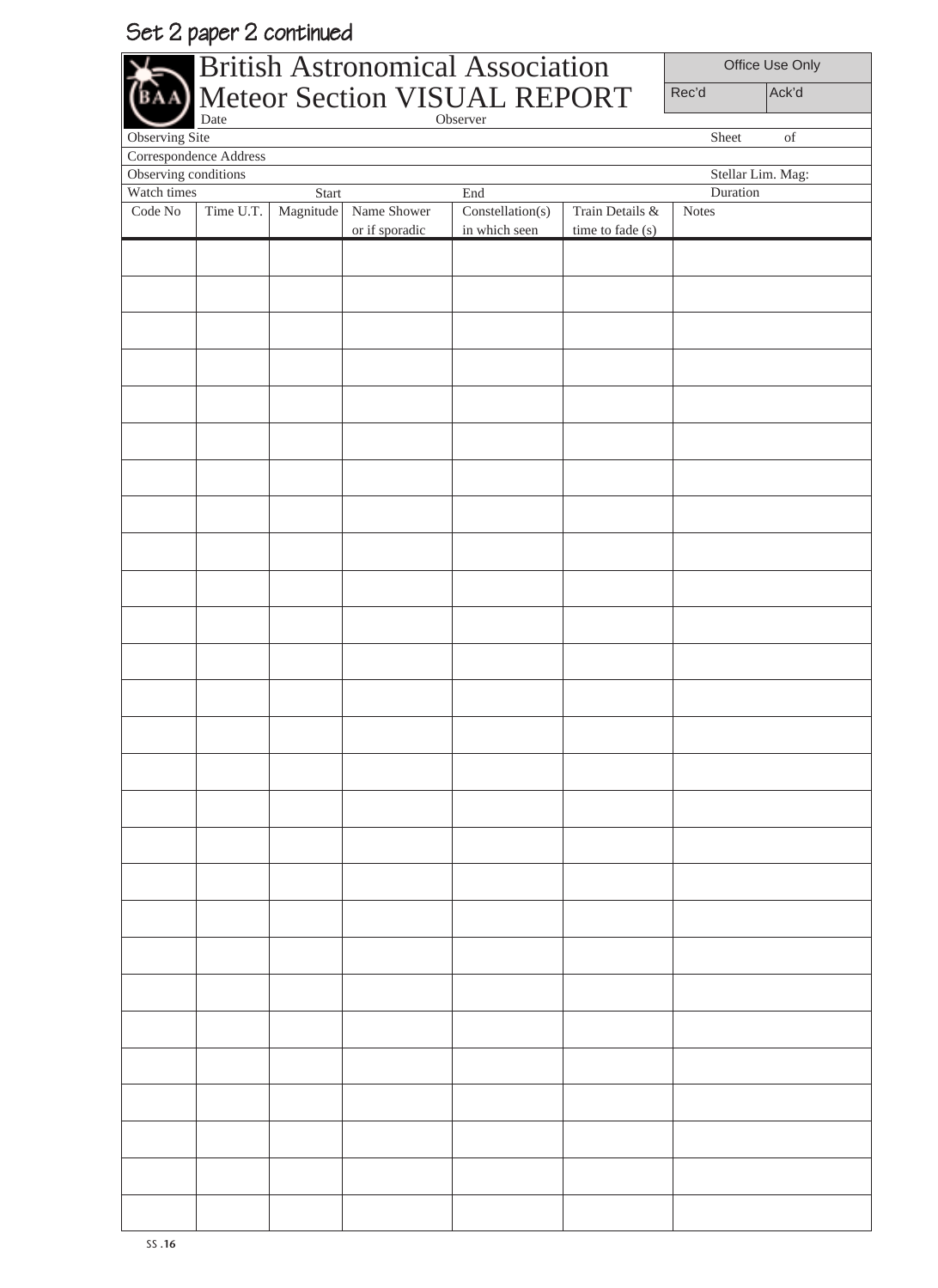# **Meteor Recording 2**

**Last month Derek Pace described the essentials of recording a meteor watch. In his second article he suggests ways to display and analyse your results.**

You have completed your meteor watch. The meteors were exciting to see and it was an enjoyable challenge to write down your observations. Now we will see what the results mean.

#### **1. Meteor rates - single night**

Plot a graph or draw a bar chart of numbers of meteors against time.

Depending how long your watch lasted, you could split the time axis into hours or halfhours. You will be able to draw conclusions about changes in meteor activity during the watch.





#### **2. Meteor rates - several nights**

If you have recorded meteors over several nights, you can compare meteor activity on different nights. You may see activity rising to or declining from a peak.

Plot a graph of total number of meteors seen on each night against the date.



Figure 2. Perseid meteors, August 1993

#### **3. Meteor magnitudes**

The simplest analysis is to find the average magnitude of the meteors. Only use shower meteors in your first calculation. The average magnitude can be compared with other showers.

You could calculate the average magnitude for sporadic meteors and compare with the value for meteors in the shower. Which, on average, were brighter?

A more revealing method of analysis is to draw a bar chart of numbers of meteors of each magnitude number. This will show the brightness distribution and you can draw conclusions about the sizes of particles in the meteor stream, (see Figure 3, page 17).

#### **4. Other conclusions**

Your record will reveal other information about the meteor shower. You might be the first person to find some unusual aspect.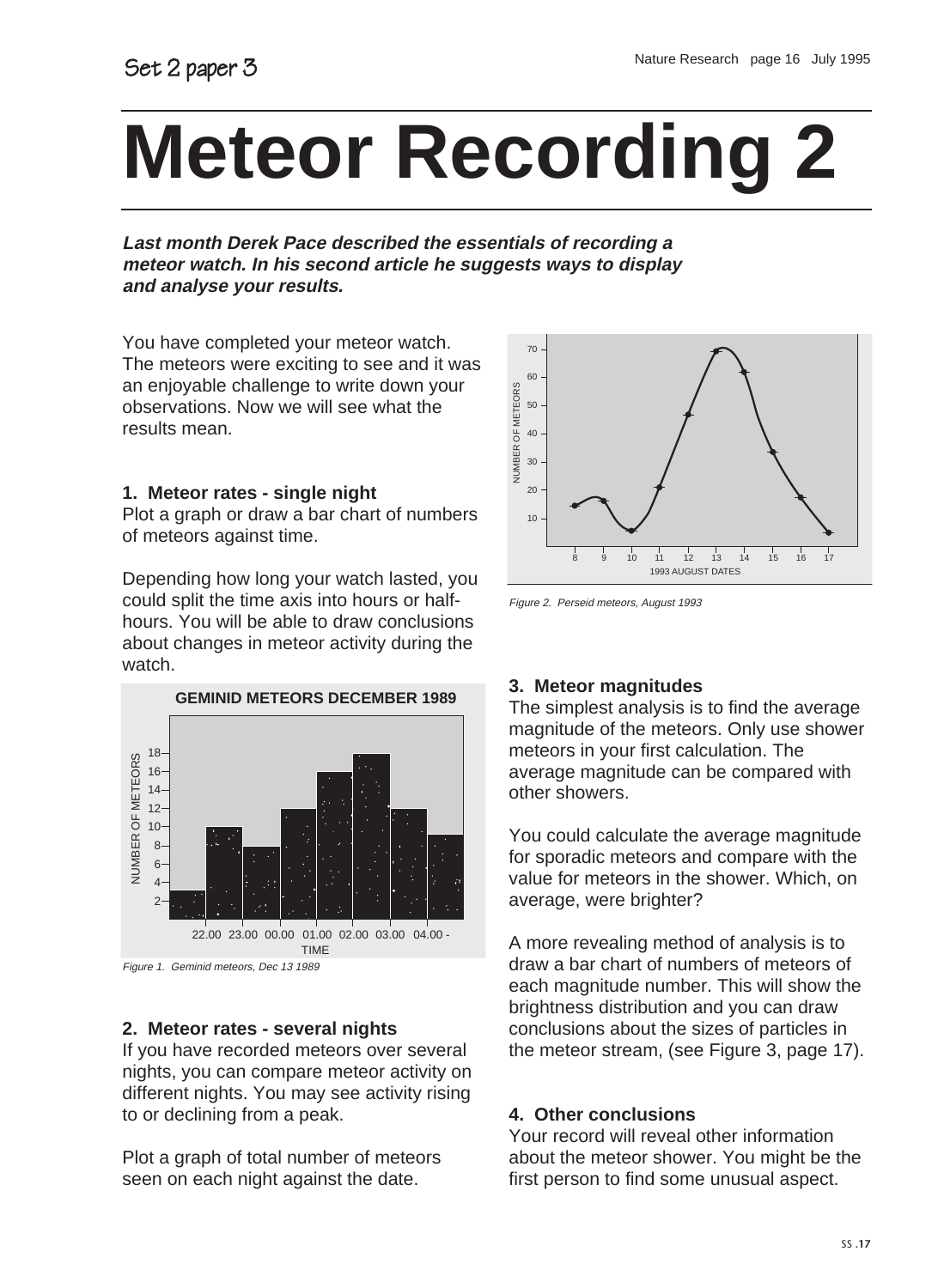Depending on what your record contains, you could try:

- Using the 'Constellations in which seen' column and a star map to see if the meteors have a favoured direction from the radiant.
- Comparing the presence or absence of trains with the magnitude of meteors is there a link?
- Comparing colours of meteors with magnitude - is there a link?
- Comparing magnitudes and speeds is there a connection?

I am sure that you will think of other ways of using your results. Your analysis will help you to compare the characteristics of different meteor showers. It may also tell us about the number, size and texture of the particles of space dust which are destroyed in such a spectacular way.



Figure 3. Perseid meteor shower, magnitude distribution